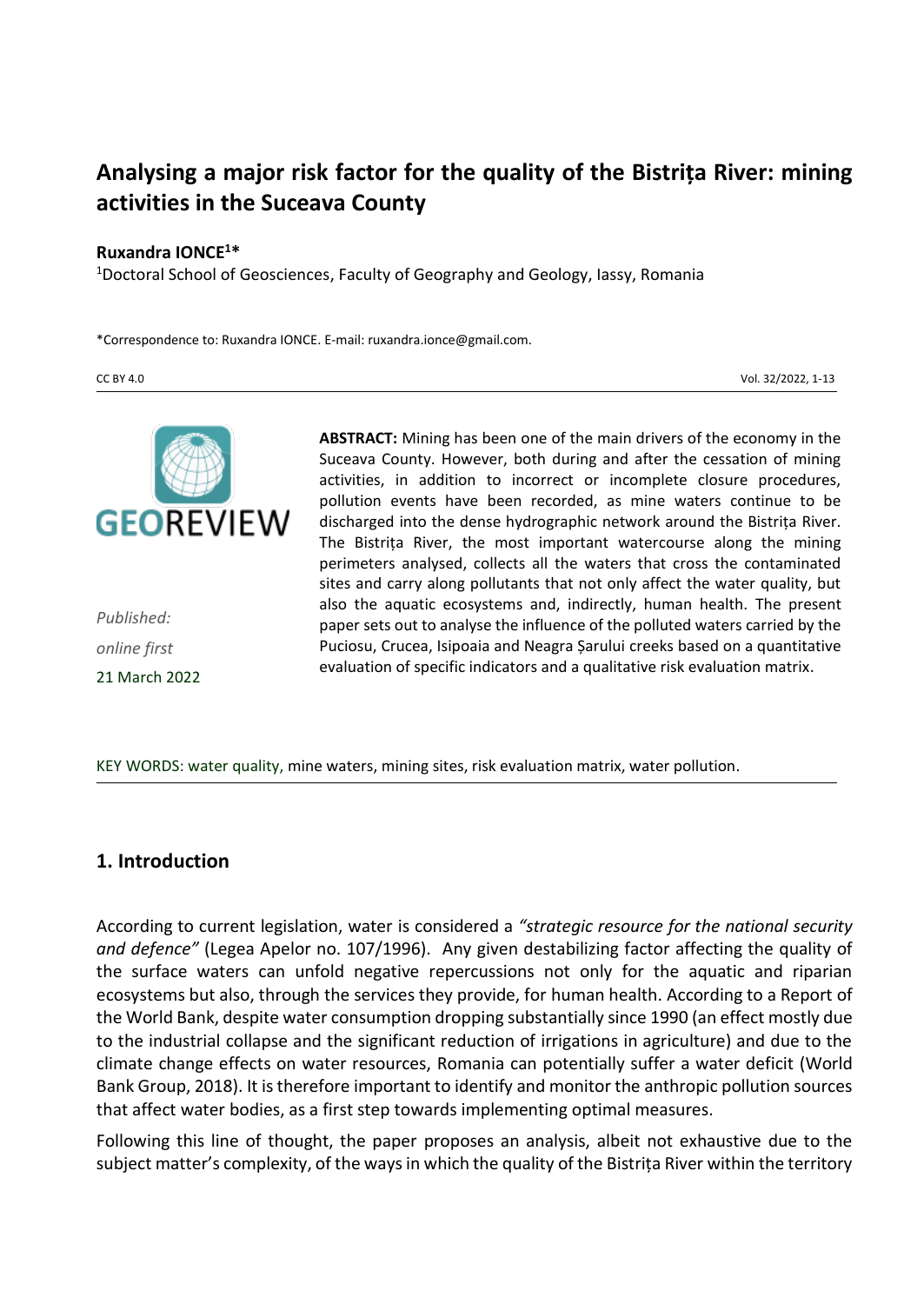of the Suceava county can be affected by one considerable factor- the impurified waters from the numerous mining perimeters, abandoned or active, along its course.

Regardless of the type of ecosystem service considered, the quality of the waters of the Bistrița River are of utmost importance, beyond what is stated in the legislation. The Bistrița Aurie River springs from Rodna Mountains and ends on the confluence with Dorna River. It has a length of about 70 km, 19 tributaries on the right side and 19 on the left side, and crosses localities as Cârlibaba, Ciocănești, Iacobeni and Vatra Dornei (Donisă and Poghirc, 1968). The age of the Bistrița valley is Pliocene-Quaternary (Donisă and Poghirc, 1968). Maintaining a favourable conservation status for the riverain species and habitats included in the natural protected areas *Natura 2000, namely*  ROSCI0010 *Bistrița Aurie* and ROSCI0196 *Pietrosul Broștenilor - Cheile Zugrenilor*, is a process strongly dependant on the river water's quality. Even though the practice of traditional rafting is almost completely extinct, the Bistrița River still hosts a series of special events for tourism and leisure, most of them in the month of August: *River Rafting Week* (beginning with the 25<sup>th</sup> of August), *National Trout Festival* (when fries are released into the river for artisanal use) and river rafting in the Zugrenilor Gorge. The first two events are organized by the Ciocănești Town Hall.

## **2. Study area**

The Bistrița River belongs to the hydrographic basin *Siret* and is characterized by a series of superlatives: it is the most important tributary of the Siret River; it has the longest mountain course in Romania and is considered a pioneer river in ecological research. It springs from the Rodnei Mountains, separating from the upstream downward the Suhardului Mountains from the Obcina Mestecănișului (NW-SE), turning north-east toward the Giumalău Massif and the Bistriței Mountains and, south-east, between Stânișoarei Mountains and Bistriței Mountains. The Bistrița River, also known as the *Golden Bistrița (Bistrița Aurie)* from its spring to its confluence with the Dorna River, enters the Suceava County through Cârlibaba and crosses through Ciocănești, Iacobeni, Vatra Dornei, Dorna Arini, Crucea, exiting the county through Broșteni.

The nature of the geological substrate crossed by the Bistrița River has determined through time the development of industrial mineral resource exploitation. Mining has since become the engine of social and economic growth of the mountain communities of Bukowina. However, the secondary effects are manifested through the deterioration of the environmental factors. The dense hydrological network facilitates the transport of pollutants in addition to the deterioration of the water quality.

For the area of study (Figure 1), of great importance are the manganese reserves located in black quartzites from the base of low-grade metamorphic rocks belonging to Crystalline-Mesozoic Zone (CMZ) of the Eastern Carpathians. The manganese deposits are grouped in several sectors: Cârlibaba (Dadu Deposit); Ciocănești (Tolovan, Oița); Iacobeni (Arșița, Nepomuceni, Argestruț, Căprăria); Șaru Dornei (Dealu Rusului); Dorna Arini (Ulm Quarry). Except forthe Ulm Quarry, all other mining perimeters are closed. On the Cârlibaba - Argestru segment of the Bistrița River, polymetallic and pyrite-copper mineralization, found in a series of quartz-silica shales that make up the Mănăila Deposit are being exploited and mechanically and chemically prepared at the Iacobeni Unit. The compact pyrite mineral, exploited at the Mestecăniș mining perimeter is found in the low-grade metamorphic crystalline of the Obcina Mestecănișului. Downstream, on the Crucea - Broșteni sector, on the left bank of the Bistrița River, there is a dense network of mining exploitations with ceased activity: areas with intense complex sulphur and copper mineralization in Crucea, Ursului Creek, Isipoaia (Bistrița Mountains). Uranium ore used to be exploited in Crucea, baryte from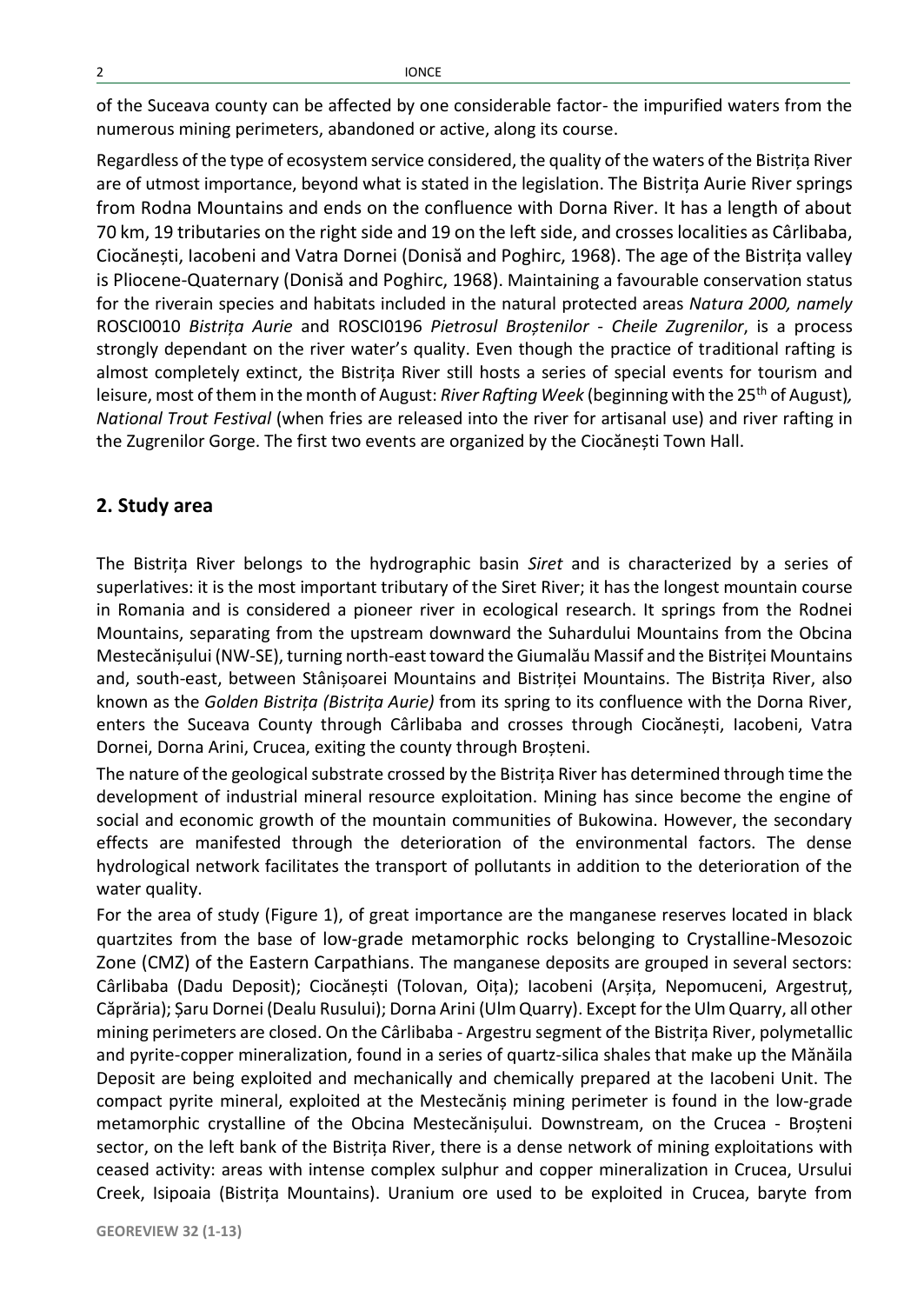Holdița-Casei Creek (Broșteni). On the upper course of the Neagra Șarului River, right-side tributary of the Bistrița River, in the Călimani Massif, between 1970 and 1997 one of the most pollutive activities in the country was undertaken: the exploitation and preparation of sulphur.

Along the Bistrița River, within the study area, on the narrow mountain valley, several rural settlements developed urban characteristics due to the intense mining during the Austro-Hungarian Empire (e.g., Iacobeni). During Communism, the pressure for the exploitation of mineral resources led to the construction of mining colonies. Despite the existing water supply network and sewage, dysfunctionalities occurred and so the rural population from the hydrographic basin Bistrița could benefit thereof (e.g., Iacobeni, Crucea, Șaru Dornei, Broșteni).

Along the watercourse there are several aquatic ecosystems of community importance, stated in the Law no.5/2000 concerning the *management of the national territory, 3rd Section Protected Areas* with subsequent modifications in the areas of community importance ROSCI0010 *Bistrița Aurie* and ROSCI0196 *Pietrosul Broștenilor - Cheile Zugrenilor.*

The tributaries of the Bistrița River cross the mining sites and transport pollutants into the main stem river. The degree of pollution is influenced by the morphological, hydrogeological, and even climatic characteristics of the riverbanks. The Bistrița River shapes the mountainous relief characterised by complex geological structures, hard rocks, and a predominantly arboreal vegetation. The climate in the Bistrița valley is temperate continental, categorized as a humid area (Ujvari, 1972), with average multiannual precipitations of over 777.6 mm in Cârlibaba and 569 mm in Broșteni (Cojoc, 2016), facilitating a relatively constant water flow, sufficient for ensuring the selfcleaning capacity of the river. The average multiannual temperature of the Bistrița River is 6.3°C at the hydrometric station Cârlibaba and 8.2°C at the hydrometric station Broșteni.

The tributaries with polluting potential of the Bistrița River, from upstream downwards are:

- Valea Stânei Creek, collecting the waters crossing the copper mine Mănăila.
- Oița Creek that crosses the manganese mining perimeter with the same name, together with its own tributary, the Colacu Creek, that can collect tailing waters released accidentally.
- Puciosu Creek, in which mine waters from the copper ore mining perimeter Mestecăniș are released after they pass the wastewater treatment plant.
- The effluent evacuated from the technological water treatment plant at the Preparation Unit for Cu-Zn concentrates Iacobeni.
- Fierului Creek that collects mine waters, together with the creeks that wash the tailing deposits from the mining perimeter Nepomuceni - Arșița - Căprăria (manganese deposits).
- Neagra Șarului River, severely affected by the sulphur exploitation and preparation activities from the Călimani Massif.
- Crucea Creek, crossing the mining perimeter with the same name (Uranium exploitation).
- Isipoaia Creek, collecting the waters from the mining perimeter Isipoaia Ursului Creek (copper ore deposits).
- Holdița Creek, crossing the mining perimeter Holdița-Casei Creek (barytine exploitation).

Apart from the Neagra Șarului River, all water courses crossing mining areas are left-side tributaries of the Bristrița River.

The present paper sets out to analyse the influence of the polluted waters carried by the creeks *Puciosu, Crucea, Isipoaia* and *Neagra Șarului.*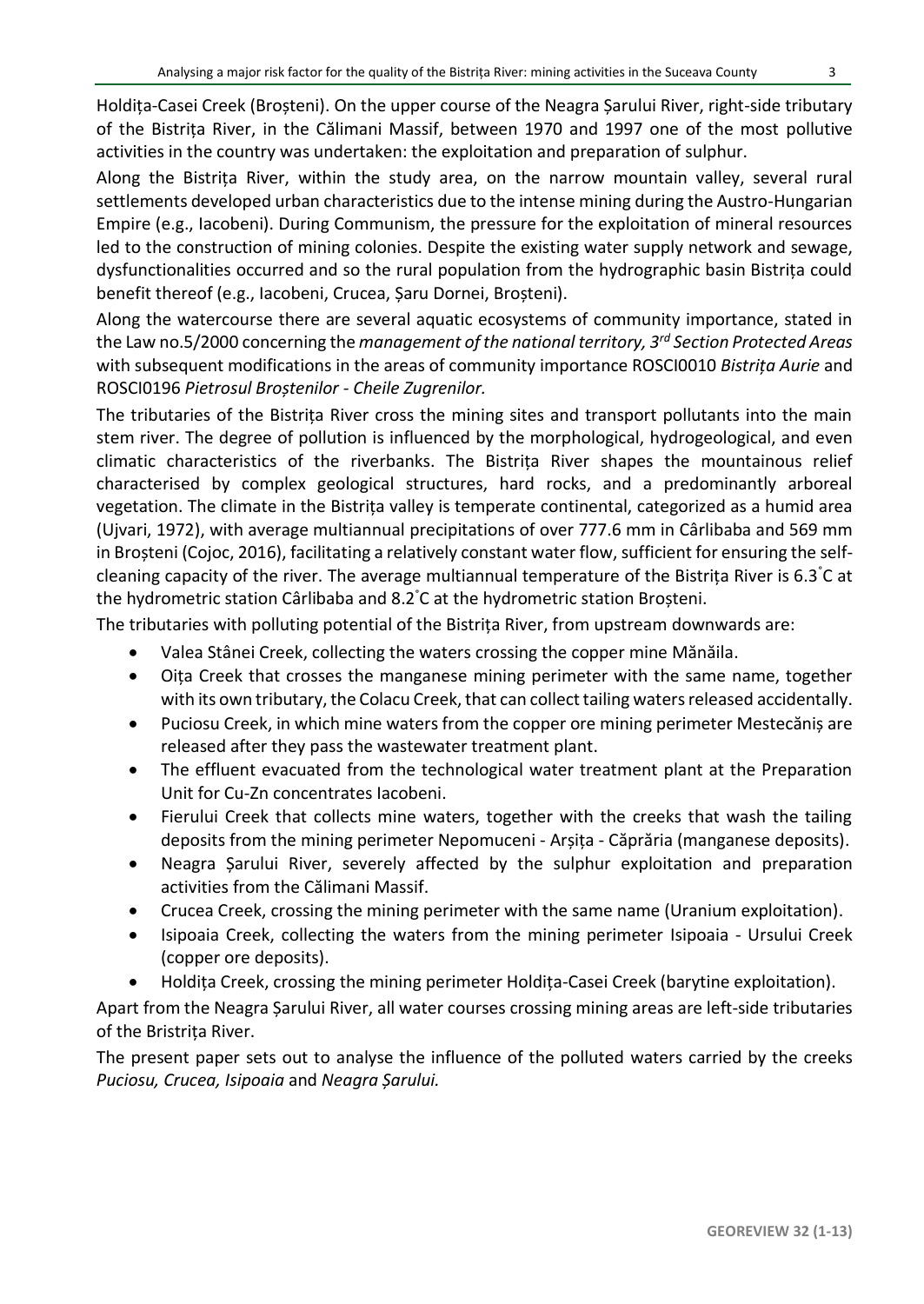

**Figure 1** Map of the Bistrița River with the two sectors Cârlibaba - Argestru and Argestru - Barnar (source: Google Earth Pro).

# **3. Methods**

In evaluating the pollution risk of the waters of the Bistrița River and the degradation risk of aquatic ecosystems in the natural protected areas, two segments were established for the purpose of this study:

- The Câribaba Argestru segment includes the natural protected area, integrated in the ecological network *Natura 2000*: ROSCI0010 Bistrița Aurie; polluted waters come mostly from the left-bank triburary - Puciosu Creek.
- The Argestru Barnar segment, including the *Natura 2000* site ROSCI0196 Pietrosul Broștenilor - Cheile Zugrenilor; waters are collected from the Neagra Șarului River that crosses the National Park Căimani; polluted waters come from the Neagra Șarului river (right-bank tributary) and the Crucea and Isipoaia Creeks (left-bank tributaries).

The following research stages were followed:

- *Stage 1:* A quality evaluation of the tributaries of the Bistrița River, according to the legal norms for the period between 1997 (when all the above-mentioned mining sites were either active or undergoing closing procedures) and 2019 (when the only functioning units were the mine water treatment plant in Mestecăniș and the uranium mining exploitation in Crucea).
- *Stage 2:* An evaluation of the water quality classes for the Bistrița River on the two segments studied, based on the norms stipulated in the legislation (Order no. 161/2016).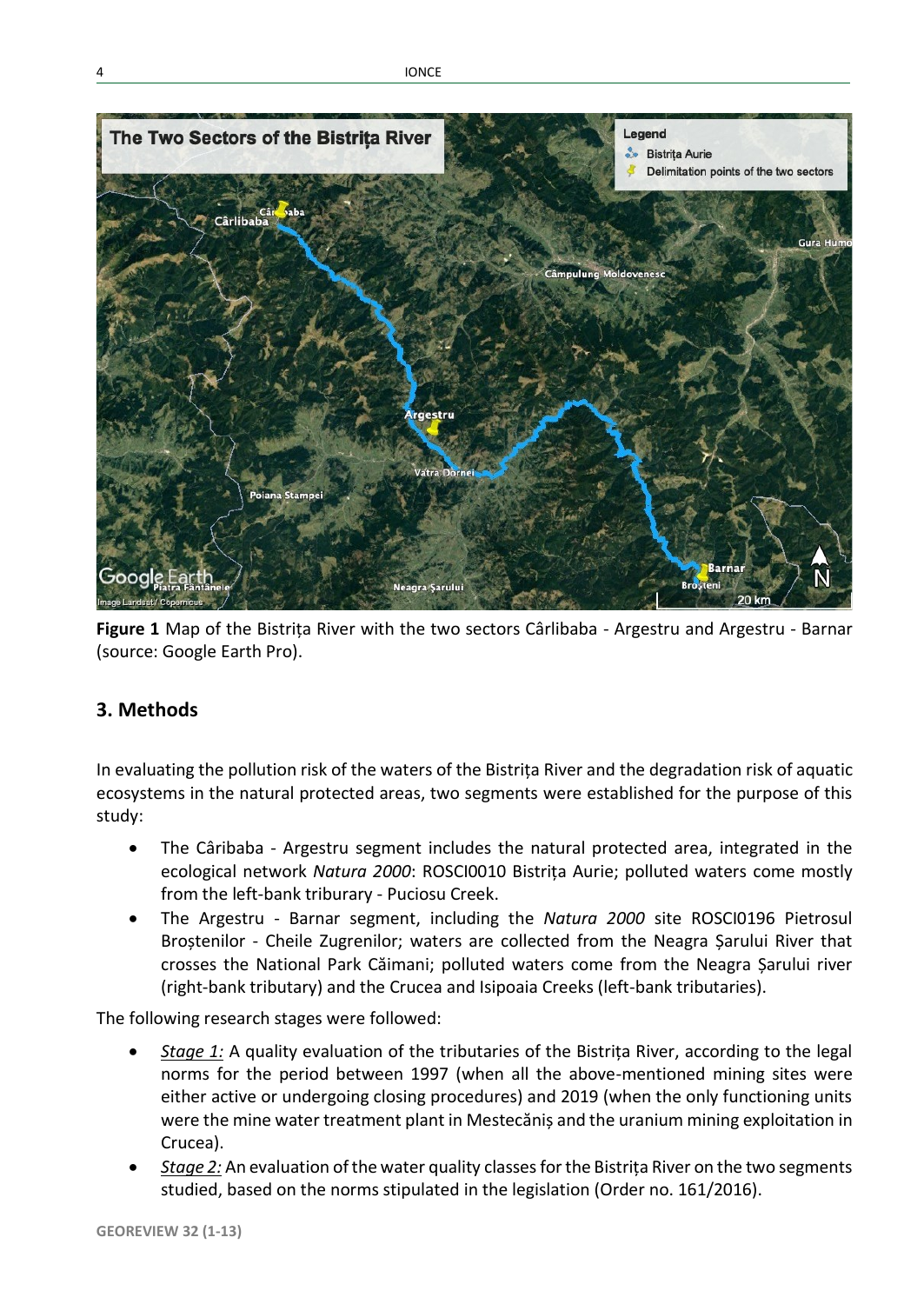All values utilised in the graphics represent annual averages for each physical and chemical parameter.

The data sources used in this research are presented in Table 1.

| Water<br>course          | Parameters evaluated                                                     | Data sources                                                                                                          |  |  |
|--------------------------|--------------------------------------------------------------------------|-----------------------------------------------------------------------------------------------------------------------|--|--|
| <b>Bistrita</b><br>River | pH, dissolved oxygen, conductivity,<br>radioactivity (β global activity) | Basinal Water Administration Siret Bacău, S<br><b>CONVERSMIN SA, Environmental Protection</b><br>Agency Suceava (EPA) |  |  |
| Puciosu                  | pH, metals                                                               | S CONVERSMIN SA, EPA Suceava                                                                                          |  |  |
| Creek                    |                                                                          |                                                                                                                       |  |  |
| Neagra                   |                                                                          |                                                                                                                       |  |  |
| Sarului                  | pH, metals                                                               | SC CARTEL BAU SA, EPA Suceava                                                                                         |  |  |
| Creek                    |                                                                          |                                                                                                                       |  |  |
| Crucea                   |                                                                          | <b>EPA Suceava</b>                                                                                                    |  |  |
| Creek                    | Radioactivity ( $\beta$ global activity)                                 |                                                                                                                       |  |  |
| Isipoaia                 |                                                                          | S CONVERSMIN SA                                                                                                       |  |  |
| Creek                    | pH, metals                                                               |                                                                                                                       |  |  |

**Table 1** Data sources used in this research.

*Stage 3:* The evaluation of the quality degradation of the Bistrița River and its aquatic ecosystems. This stage implies an evaluation of the frequency and probability of occurrence of specific risk events and their consequences, which, together with other aspects analysed, are introduced into the qualitative risk and risk level evaluation matrix.

The small probability values are connected to the geo-morphological characteristics, local climate, and ecological rehabilitation measures in the mining sectors. **The effects on the Bistrița River and its aquatic ecosystems would be disastrous if a significant and simultaneous contamination of surface waters within the mining sectors.**

The risk was calculated according to the following equation (Order no. 184/1997):

 $R = P \times G$ 

R= risk of occurrence of a certain event

P= probability of occurrence

G= the gravity of the danger

For the evaluation of the frequencies and probability of occurrence of risk events and their consequences, as well as for quantifying the risk level for each parameter analysed, the scales presented in Tables 2-4 were used.

| Grade | Level of probability |  |
|-------|----------------------|--|
|       | Rare (improbable)    |  |
|       | Unlikely             |  |
| 3     | Possible             |  |
| 4     | Probable             |  |
|       | Almost certain       |  |

**Table 2** The probability of occurrence of environmental risk events.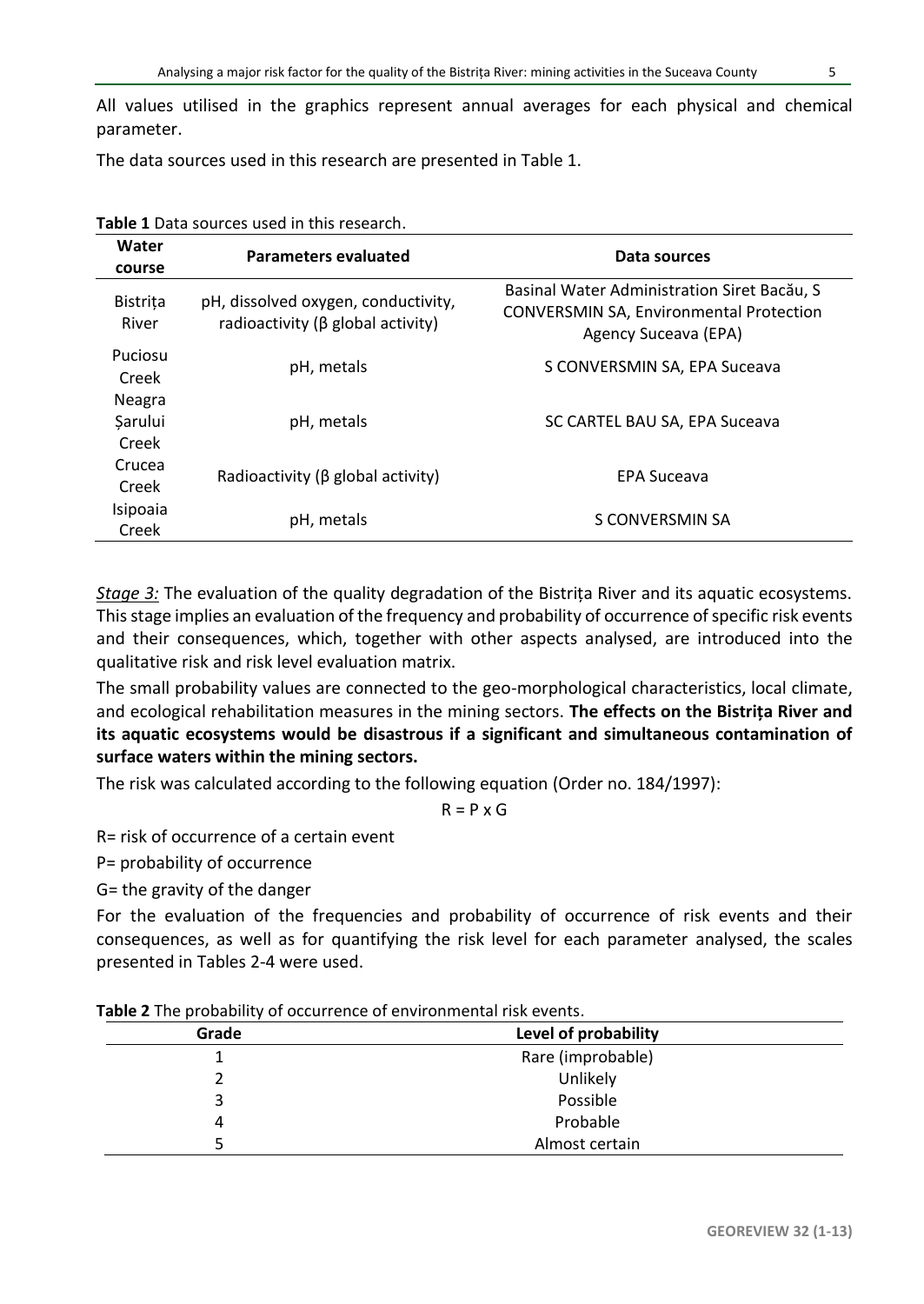| Grade | Gravity (consequences) |  |
|-------|------------------------|--|
|       | Insignificant          |  |
|       | Minor                  |  |
|       | Moderate               |  |
|       | Big                    |  |
|       | Major                  |  |

#### **Table 4** Quantification of risk levels.

| .         |                   |  |
|-----------|-------------------|--|
| Grade     | <b>Risk level</b> |  |
| $1 - 4$   | Low               |  |
| $5-9$     | Minor             |  |
| $10 - 14$ | Moderate          |  |
| $15-19$   | Significant       |  |
| $20 - 25$ | Major             |  |

## **4. Results and discussion**

## **4.1. An evaluation of the water quality of the Bistrița River and of the species of conservative interest on the Cârlibaba - Argestru segment**

The quality of the waters crossing the mining perimeters is primarily affected by the following factors:

- mine waters, which are meteoric waters combined with subterranean waters and infiltrate the subterranean mining infrastructure; their chemical composition is, to a large extent, determined by the mineralogy and petrography of the rock packs they cross.
- rainwaters percolating the extractive waste deposits that cause the phenomenon called *acid rock drainage* (ARD); ARD causes the formation of sulphuric acid and the solubilization of metals.

**The Puciosu Creek** receives mine waters from the mining perimeter in Mestecăniș, Iacobeni Commune. The mining in Mestecăniș focused on the extraction and preparation (at the Preparation Unit Fundu Moldovei) of compact pyrite ore. Once mining became unprofitable, the perimeter was closed. Both before and after the closure, highly acidic mine waters would be evacuated through the gallery situated at the lowest elevation (+935 m). The mine water flow would average at 3.2 l/s, whereas the emissary water course, the Puciosu Creek, would have an average flow of 15 l/s. This prompted S. CONVERSMIN SA a society responsible for the conservation and closure of mining sites - to upgrade and modernize the wastewater treatment plant during the period between 2001 and 2005. The high yield of the decontamination station adjusted the water pH and lowered the heavy metal concentration in the Puciosu Creek (Figures 2-3).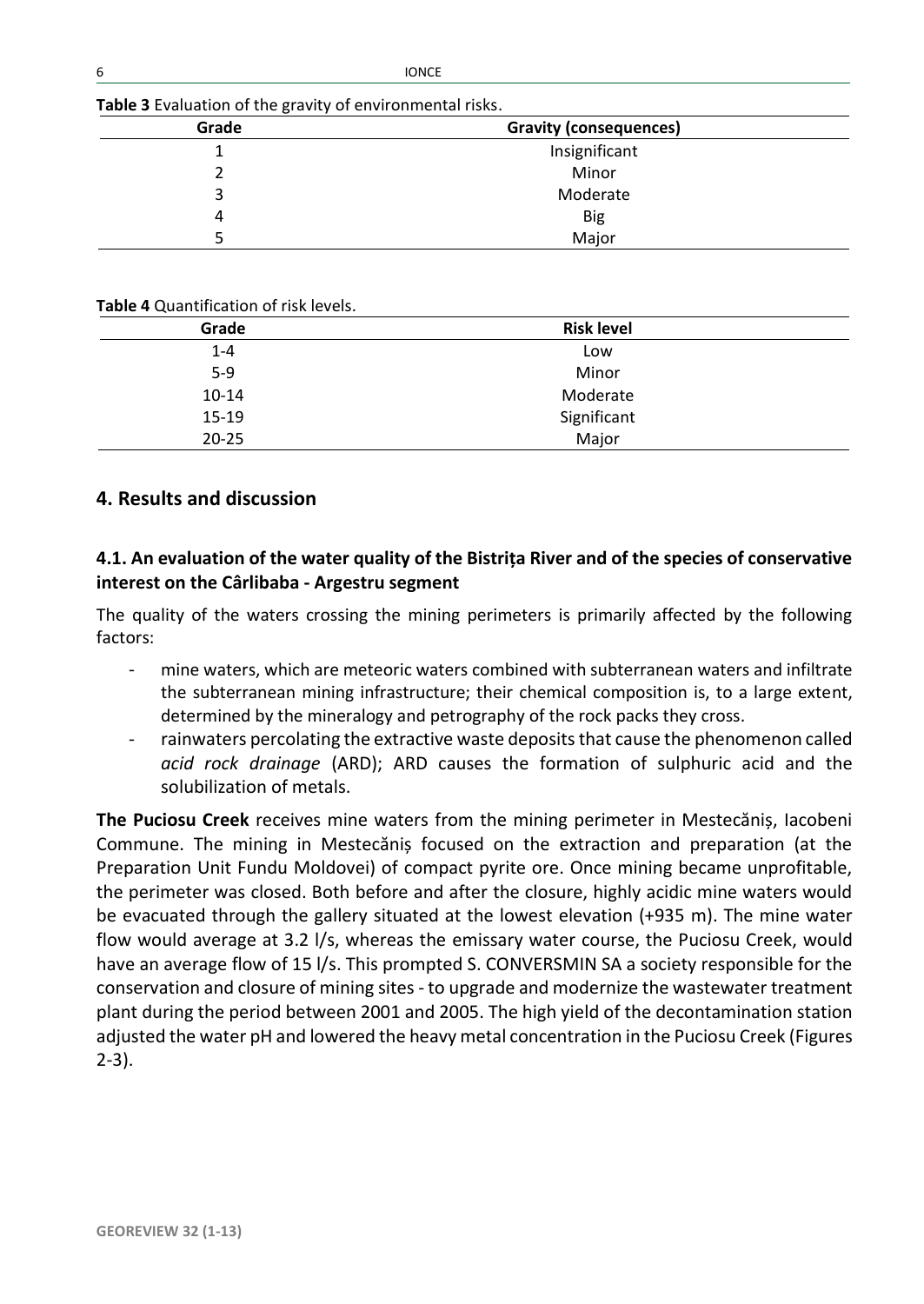

**Figure 2** Total Fe ion concentration in the Puciosu Creek, upstream and downstream of the decontamination station.

**Figure 3** The Cu concentration in the Puciosu Creek, upstream and downstream of the decontamination station.

Nevertheless, a study from 2001 (Ionce and Florea, 2020) emphasises the imperative need to continue to operate a decontamination station for the mine waters coming from Mestecăniș. This is due to the highly acidic pH of the waters that continues to be recorded, high concentration of copper ions that exceeds the legal limits by 70% and total iron ion concentrations also exceeding the maximum admissible limits by more than 60%.

Concerning the Bistrița River, the following observations can be made:

- The river section between the entry point into the Suceava County at Cârlibaba and the confluence with its left-bank tributary Puciosu Creek at Iacobeni, is considered to be a significant source of pollution due to the intake of mine waters from the Tolovanu Sector (subterranean exploitation and preparation through calcination of manganese ore); the high concentrations of manganese and iron ions required a mine water treatment plant that would evacuate the treated waters into the Tolovanu Creek, a leftbank tributary of the Bistrița River. The treatment plant was located 60 m away from the creek's confluence with the Bistrița River. However, after the permanent cessation of the mining activities in Tolovanu through the Government Order no.1846/2004 and the finalization of all mine gallery closure procedures, mine water evacuation stopped, and the treatment plant was disused.
- The placement of the Preparation Unit Iacobeni (mechanical and chemical preparation of polymetallic ore from the Mănăila Quarry) on the left bank of the Bistrița River, approximately 65 m away from the water course and 60 m away from the *Natura 2000*  site ROSCI0010 *Bistrița Aurie*, makes it an important source of pollution. Used technological waters with high concentrations of Zn, Cu and Pb are run through a decontamination station. Any error or sign of negligence can result into the contamination of the Bistrița River.

The data provided by the Basinal Water Administration Siret Bacău for the monitoring sections Cârlibaba and Argestru, show that the water of the Bistrița River can be categorised in the quality class I according to the legal norms (Order no.161/2006).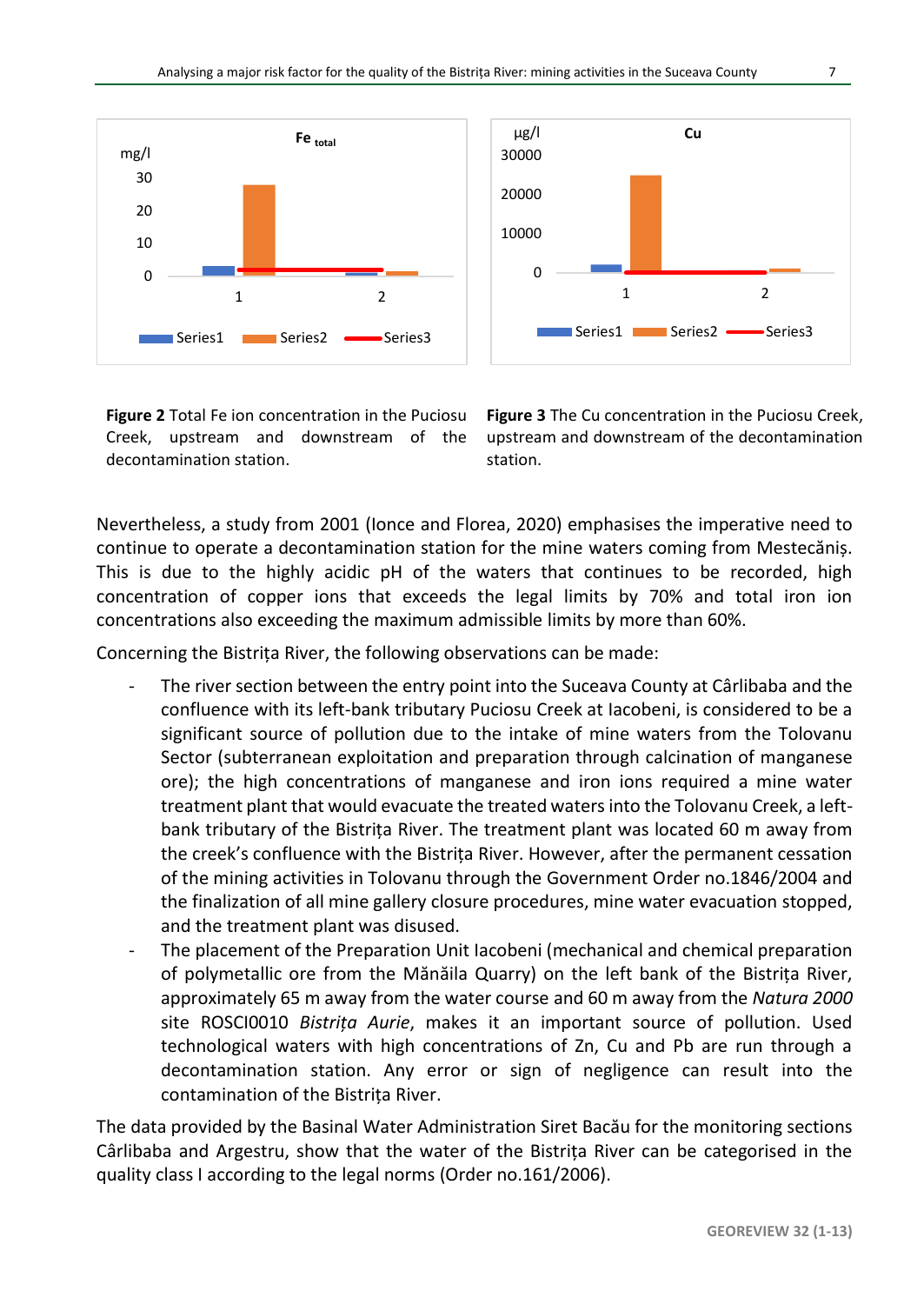Considering the relevance of the conservation state of the habitats and species of conservative interest along the water course, the evolution of the conductivity parameters was analysed to see the degree of mineralization and the concentrations of salts and metal ions released into the river from the mining areas, and the dissolved oxygen, an important indicator for the quality of aquatic life. For practical purposes, the indicators are represented together for all three sections of the two segments analysed.

For the Cârlibaba section the waters close to the spring and far from anthropic influences belong to the quality class I. In the monitoring section Argestru, the conductivity grows, however not significantly, a trend registered both during the time mining activities and after the closure of the mining sites. This is primarily due to the intake of waters with high concentrations of dissolved salts and metals. There is however no maximum admissible limit for this specific parameter in the legislation (Order no. 161/2006), making solely the observation of positive or negative trends relevant. The average multiannual values for conductivity are over 10 mg/l, suggesting optimal conditions for the development of aquatic ecosystems (the minimum value for life to exist is 2 mg/l). This is represented in Figures 4- 5.



**Figure 4** Conductivity values for the monitoring sections on the river Bistrița.



**Figure 5** Dissolved oxygen values in the monitored sections of the Bistrița River.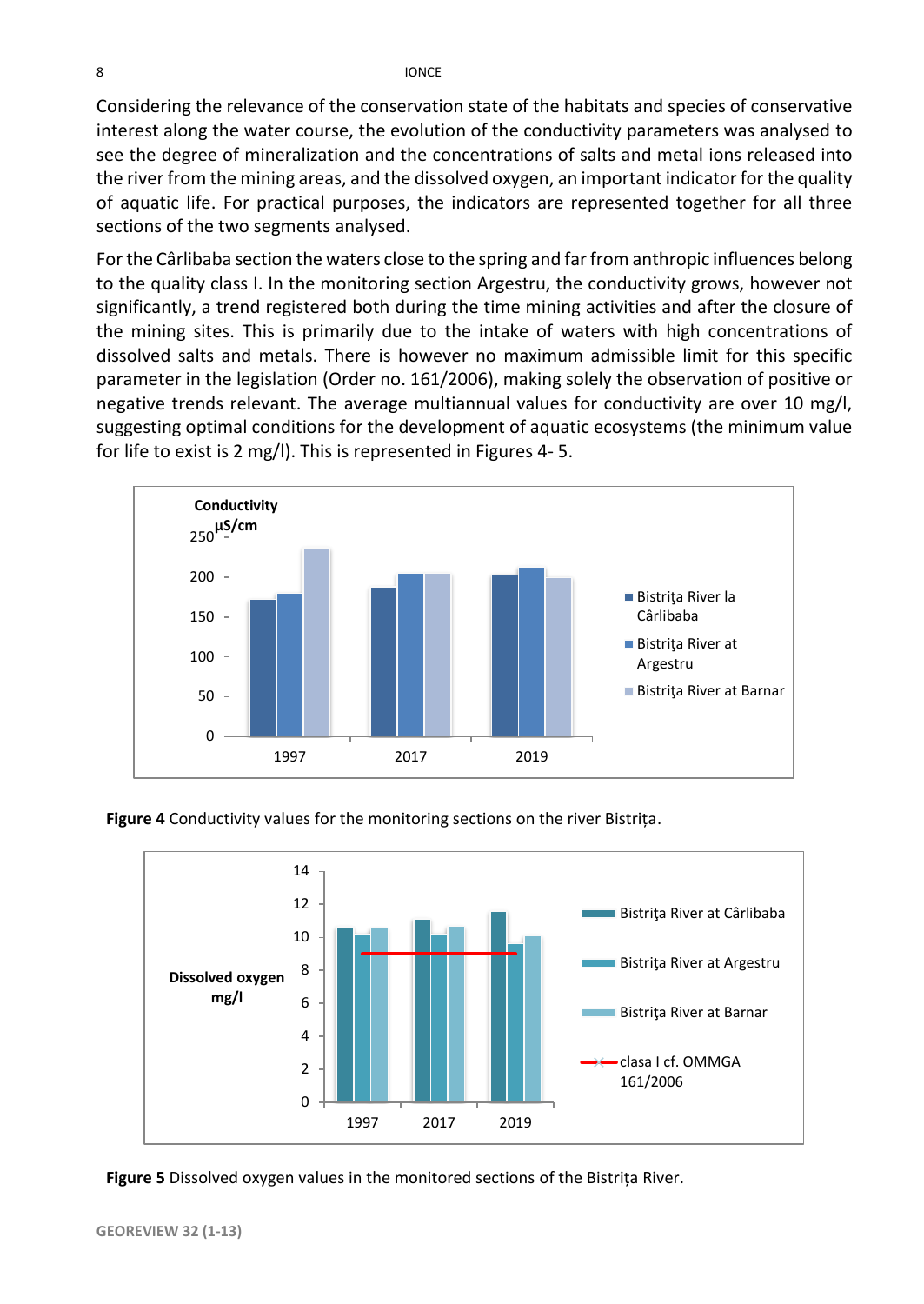An analysis of the quality of the river Bistrița around the Preparation Unit Iacobeni in 2018 shows that the water belongs to the quality class III due to the manganese concentrations. Manganese is transported into the water from the storage from the industrial platform (the platform was functional until 1993 as a unit for mechanical and chemical preparation to obtain sulphates, technical crystallized manganese carbonate and manganese oxides.

According to the official Management Plan (Order no. 1118/2016), the following observations can be made concerning the *conservation state of the species of conservative interest* in the natural protected area of community interest ROSCI0010 *Bistrița Aurie:*

- For the species *Hucho hucho* (huchen), only the segment Cârlibaba - Ciocănești can constitute a favourable habitat, as it is less impacted by the sewage and no traces of industrial pollution; even though the conservation state of the habitat is considered favourable, the huchen's state of conservation is considered unfavourable, mainly due to poaching and the low water flow relative to the width of the river.

Based on the data provided by the Basinal Water Administration Siret Bacău, the saprobe index for phytoplankton- essential food source for fries- grows from Cărlibaba (where the water quality belongs the quality class I) to Argestru (where the water belongs to the quality classes II and III).

# **4.2. The evaluation of the quality of the Bistrița River and of the species of conservative interest under the influence of the tributaries crossing the mining perimeters in the Argestru - Cârlibaba section**

The Neagra Șarului River collects all contaminated waters from the mining perimeter Călimani, where intense mining activities, specifically the exploitation and autoclaving of sulphur had a severe polluting impact. Before the intake of contaminated waters, the river pH used to be around 5.2- 5.9. However, after the intake of acidic waters, with high concentrations of iron ions and sulphates from the Dumitrelu Creek, the river's pH lowers to 2.3- 4.5 (Figures 6- 7).





**Figure 7** Total iron ion concentration in the Neagra Șarului River, upstream of the confluence with the Bistrița River.

The Neagra Șarului River, after its confluence with the Bistrița River, registers waters belonging to quality class V. Even though there is a constant inflow of fresh, clean water from the tributaries coming from areas unaffected by mining and therefore a slightly higher pH and lower sulphate values, the Fe ion content is the main reason for this categorization. The high values for the previously mentioned parameters can be due to the existence of sediments in the riverbank,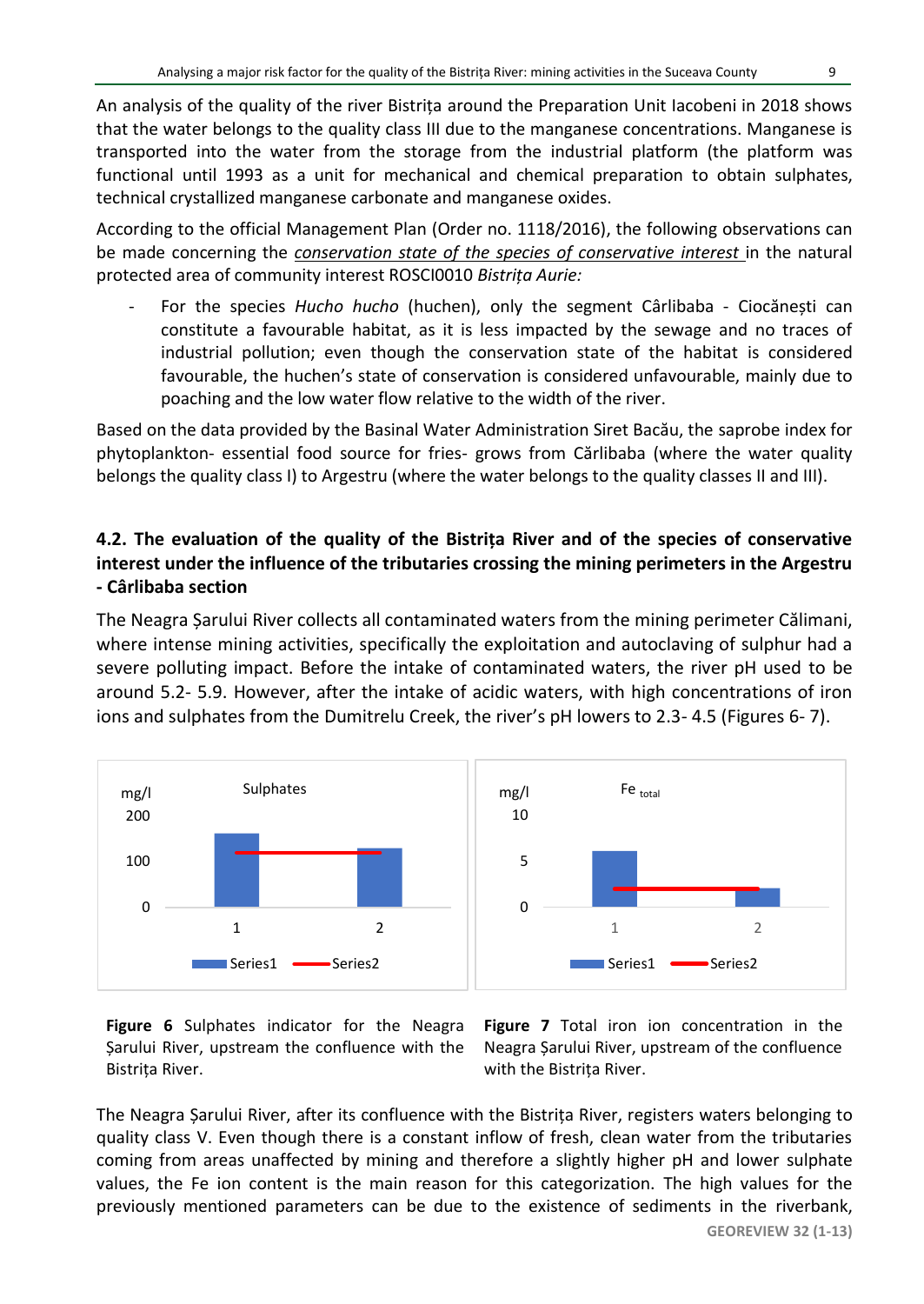gradually brought into the water stream from the mining area (Ionce et al., 2019). Not finalising the ecologic reconstruction works in the mining area Pietricelu - Călimani - Negoiul Românesc facilitates a continual degradation of the water quality of the Neagra Șarului, through a permanent intake of mining pollutants and abundant precipitations (the annual precipitation recording in Călimani in 2019 was 1000.8 mm).

The Crucea Creek collects the waters crossing the mining perimeter Crucea, as well as the decontaminated waters (from uranium precipitation, retained by the ion changing mine waters through washing with sodium hydroxide). The measurements performed by the Radioactivity Monitoring Station (part of the county's Environmental Protection Agency) reveal no concerning values which are under the warning limit of 5 Bq/l (Order no.1978/2010), indicating a high efficiency of the decontamination station.

The Isipoaia Creek crosses the mining perimeter with the same name, its confluence with the Bistrița River being about 1000 m away from the access gallery to the pyrite ore deposit. Since the cessation of the mining activities, the flow regime towards inferior horizons, with once active pump stations, changed, causing the mine to flood in these areas. The base horizon, where waters are freely evacuated, is situated at +740 m (Isipoaia gallery) and used to receive waters from the upper horizons. Mine waters in Isipoaia have a flow of 8- 12 l/s and are acidic, have high concentrations of Fe, Zn, Mn and Cu. Due to the high concentration of water contaminants (heavy metals, sulphates, salts), their evacuation directly in the natural emissaries lead to the pollution of surface and/or subterranean waters, specifically the Isipoaia Creek and, through it, the Bistrița River. Incorrect closure works, not considering the subterranean conditions determined by a dense mining infrastructure, have not been successful in fixing the source of pollution. This led to an extreme pollution event, recorded on the 26<sup>th</sup> of August 2015, when, due to an accumulation of a considerable volume of subterranean mine waters (from rain infiltrations and springs), the waters overflew through the gallery with a rate of cca. 150 l/s for almost 2 hours. The analyses performed in the accredited laboratory of S CONVERSMIN SA (the society operating within the framework of the Ministry of Economy and responsible for the closure of mining perimeters with ceased activity) showed significantly exceeding values for the quality indicators related to the norms imposed by the Government Decision no.352/2005- NTPA 001. Similar phenomena were recorded in 2016 and 2018 (Figures 8-9).



**Figure 8** The Cu concentration in the Isipoaia Creek.

**Figure 9** The Zn concentration in the Isipoaia Creek.

The water quality for the Bistrița River, at the control section Barnar, can be categorised as quality class I. This is due to high flow tributaries (e.g., Dorna River, Bîrnărel Creek, Holda Creek, Neagra Broștenilor Creek) and to the dense hydrographic network supplying the river. The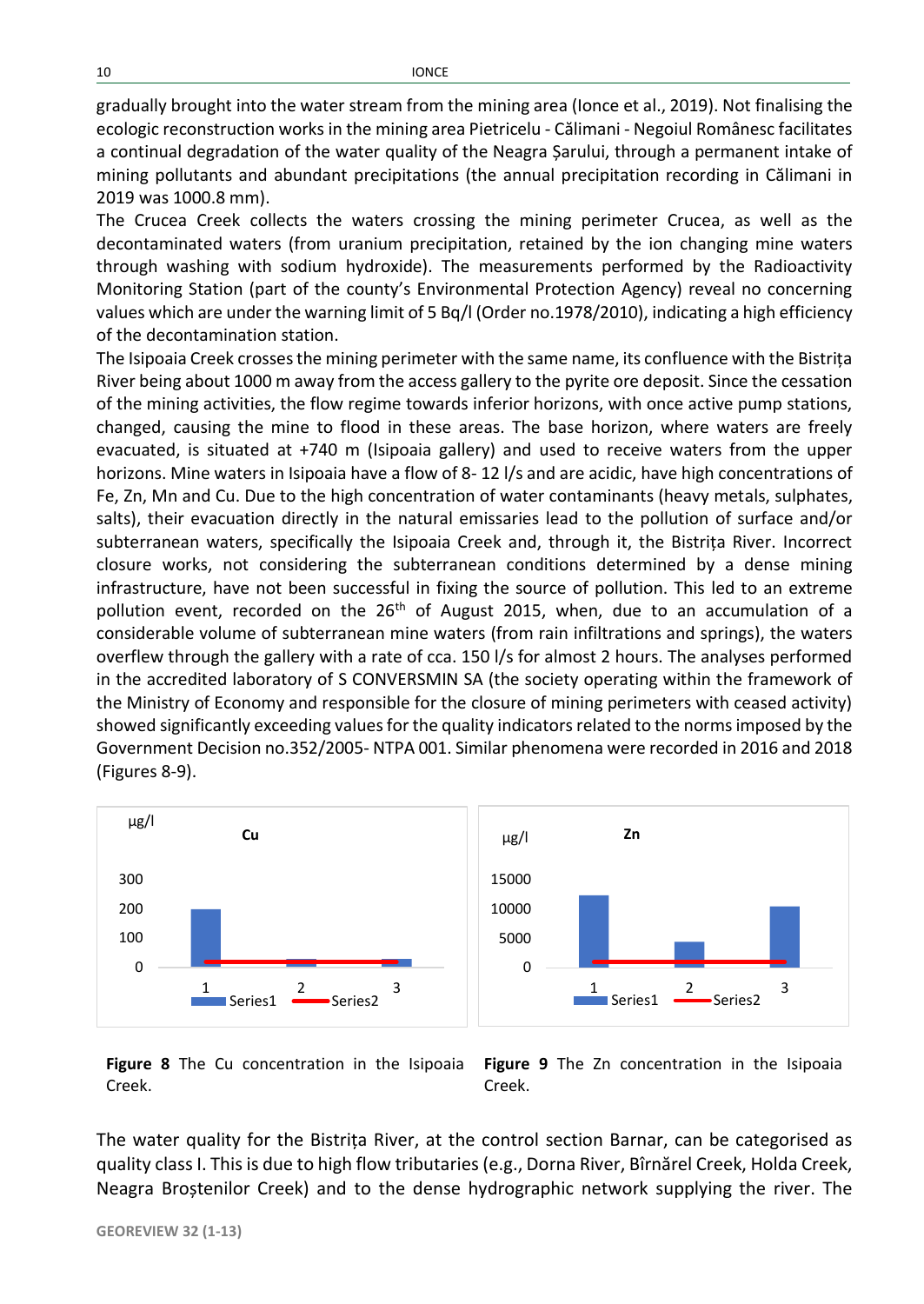However, subsequent parameter measurements performed due to accidental pollution events, reveal exceeding values downstream the confluence of the Neagra Șarului River with the Isipoaia Creek (contaminated watercourses from the mining activities). Therefore, for the indicators manganese, sulphates and total iron downstream the tributary Neagra Șarului, Bistrița River registers quality class II and sometimes III. Also, downstream the Isipoaia Creek, after the pollution event form 2015, the waters of the Bistrița River belong to quality class II and III for the manganese indicator.

In this segment (Argestru-Barnar), approx. 20 km away from the Vatra Dornei municipality, within the administrative jurisdiction of the Dorna Arini and Crucea communes, the natural protected area ROSCI0196 *Pietrosul Broștenilor - Cheile Zugrenilor* is located. Amongst the species of conservative interest, *Hucho hucho* is mentioned. The huchen is a highly sensitive to any alterations in the water quality. According to the management Plan of this natural protected area, the conservation state of the huchen is unfavourable- inadequate.

# **4.3. Risk evaluation concerning the quality of the Bistrița River and its aquatic ecosystems due to the mining activities in the Suceava County**

In the evaluation process of the degradation risk of the Bistrița River waters across the Suceava County, several types of dangers relevant to the subject of this paper were identified, whose probability of occurrence was estimated based on the history of negative impact events (Table 5).

| <b>Type of the danger</b>                                  | Probability | Gravity | <b>Risk level</b> |
|------------------------------------------------------------|-------------|---------|-------------------|
| Technical errors or interruptions in the financing for the | 3           | 4       | 12                |
| decontamination plant Mestecăniș                           |             |         | moderate          |
| Accidental pollution caused by malfunctions of the         |             |         |                   |
| decontamination station or by the intake of tailings or    | 2           | 3       | 6                 |
| raw materials during abundant rainfall from the            |             |         | minor             |
| Preparation Unit lacobeni's platform                       |             |         |                   |
| Intake of tailings containing sediments from the           |             |         |                   |
| Călimani Mining Exploitation into the Neagra Sarului       | 4           | 4       | 16                |
| River                                                      |             |         | significant       |
| Water quality degradation of the Neagra Sarului and        |             |         |                   |
| Bistrița rivers, directly caused by the sludge discharge   |             |         |                   |
| from the retention basin of the micro hydro-power          | 4           | 3       | 12                |
| plant based on the Neagra Sarului River; indirectly, this  |             |         | moderate          |
| can be caused by the flotation tailings accidentally       |             |         |                   |
| spilled into the Neagra Şarului River                      |             |         |                   |
| Cessation of the uranium ore exploitation without          | 3           | 4       | 12                |
| post-closure mine water decontamination solutions          |             |         | moderate          |
| Permanent discharge of mine waters from the Isipoaia       | 5           | 3       | 15                |
| perimeter into the watercourse with the same name          |             |         | significant       |
| and no decontamination solutions                           |             |         |                   |

## **Table 5** The evaluation of the contamination of waters and aquatic ecosystems in the Bistrița River.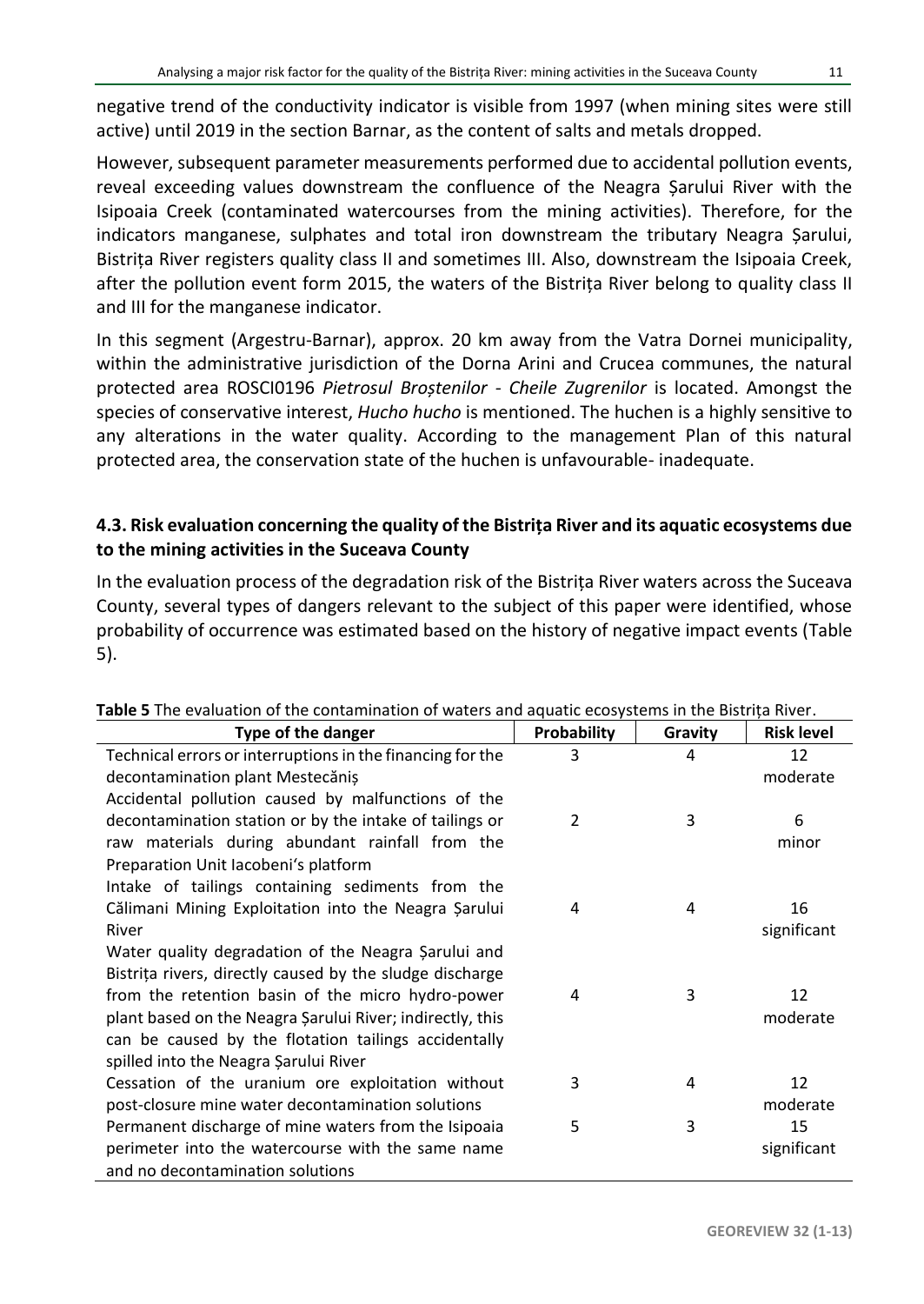The risk level is minor for the accidental pollution events from the industrial platform Iacobeni. The probability of this kind of events is reduced, mainly due to the permanent presence of the staff from the Preparation Unit, ready to intervene in case of need. The decontamination station is partially automatized and rainwaters washing the platforms are collected and chemically treated before they are evacuated into the emissary- the Bistrița River.

There is a moderate risk level for the following scenarios:

- Malfunctions/cessation of financing for the decontamination plant in Mestecăniș. Previous interruptions have been recorded twice, as the plant required serious upgrading to function according to the optimal conditions imposed by the legislation. However, relying on state budget, the decontamination plant suffered from the lack of finances.
- Sludge discharge from the basin of the micro hydro-power plant on the Neagra Șarului River.
- Closing the exploitation unit of radioactive ore (an undergoing procedure), without continuing the decontamination procedures of mine water plant, would lead to a high level of radioactivity in the Crucea Creek and, by consequence, the Bistrița River.
- The pollution of the Bistrița River with mine waters is highly probable given the permanent mine water evacuation with high heavy metal content and the recorded events from 2015, 2016 and 2018.

# **5. Conclusion**

Corroborating the data on the water quality of the Bistrița River with the studies for the Management Plan of the two natural protected areas: ROSCI *Bistrița Aurie* and ROSCI0196 *Pietrosul Broștenilor - Cheile Zugrenilor*, the following conclusions can be made:

- The Bistrița River, between Cârlibaba and Broșteni, due to the local geomorphology and high flow maintained by over 20 tributaries, belongs to the quality class I according to the indicators for dissolved oxygen and mineralisation. However, the intake of metallic ions and other pollutants from different sectors of the river can severely affect the habitat of the huchen.
- The samples from the monitoring sections of the Basinal Water Administration Siret only generally indicate the ecological state of the river. However, analyses show local negative impacts after the intake polluted waters from tributaries, an effect that is later mitigated through the self-cleaning capacity of the river. This raises the question, whether a small particle of a give pollutant can reside long term and great its impact could be during periods of drought and low flow rates.
- According to previous studies, habitat fragmentation seems to be another major issue, affecting the conservation status of the species of conservative interest from the natural protected areas. This is mainly caused by urbanisation of the riverbanks, transport infrastructure consisting of European and national roads, and the intensely trafficked railways.